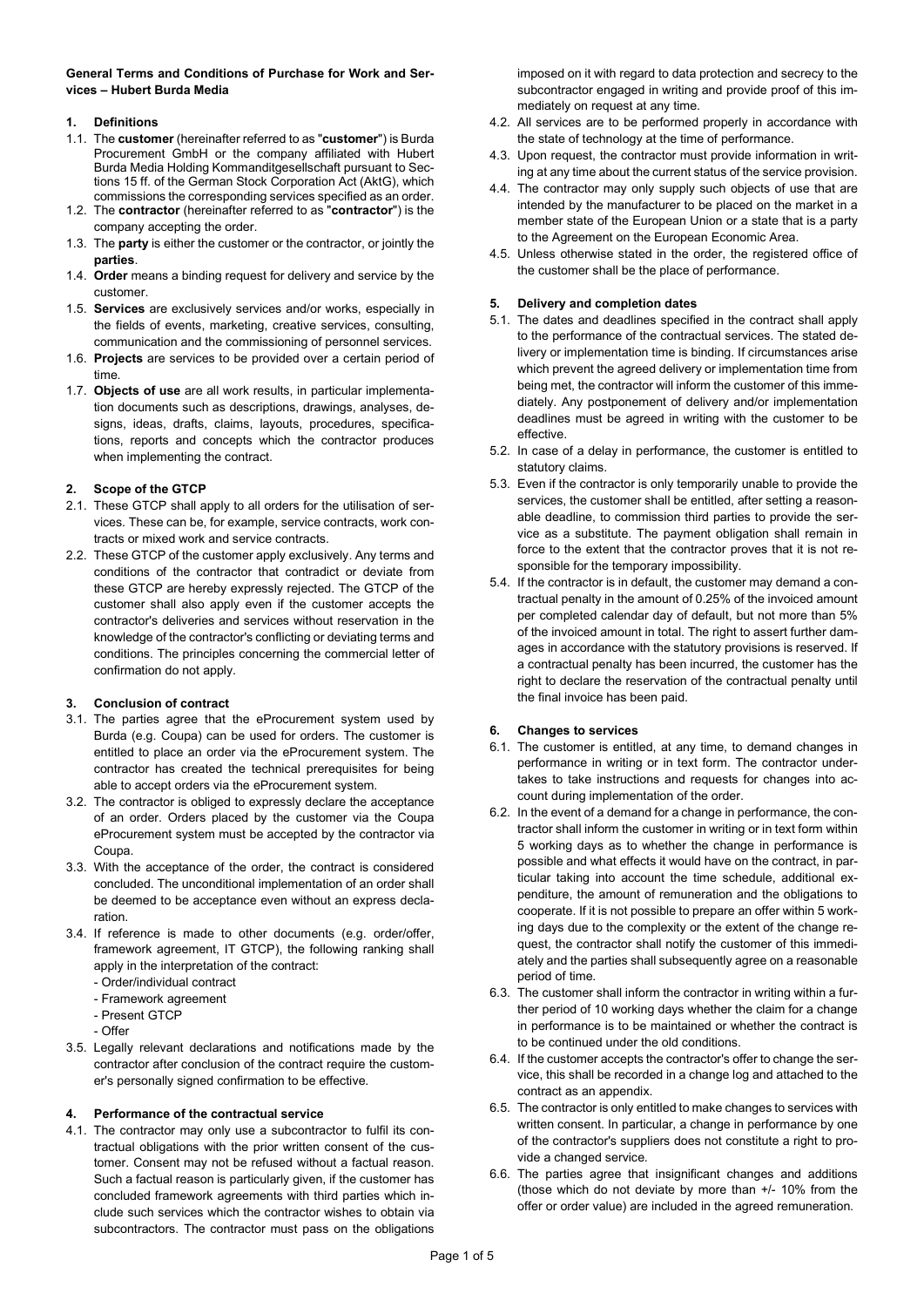# 7. Acceptance

The following provisions shall apply to the acceptance of work services and insofar as the parties agree on acceptance of other services:

- 7.1. After delivery of the agreed service for the purpose of acceptance, the customer has at least 14 calendar days to check the work performed by the contractor for compliance with the contract. The parties may also agree on a different review period.
- 7.2. If there are no defects or only insignificant defects which only insignificantly impair the intended use of the contractual services, the customer shall declare acceptance. The acceptance of partial performances does not limit the customer in the assertion of defects in already accepted partial performances during the overall acceptance, insofar as such defects only become apparent through the interaction of system parts.
- 7.3. Acceptance shall not be effected by implied actions such as the use of the work; it must always be expressly declared by the customer. With the declaration of acceptance, the risk of accidental deterioration is transferred to the customer.
- 7.4. The contractor shall immediately remedy any defects that prevent acceptance and resubmit its services for acceptance. The above provision of Sections 7.1 and 7.2 shall apply accordingly to a renewed acceptance.
- 7.5. Insignificant defects will be recorded in the acceptance log and remedied immediately.
- 7.6. If the final acceptance fails twice, the customer is entitled to withdraw from the individual order concerned.
- 7.7. Acceptance of partial services shall only be considered if this has been expressly agreed in writing between the parties.

# 8. Project management

- 8.1. The parties shall each appoint a project manager as contact person for all questions concerning the respective project. Should this person be prevented from acting in this capacity, the respective party shall in turn provide a qualified substitute with decision-making powers.
- 8.2. The contractor will report on the current status of the service provision every two weeks in text form. The contractor's project manager shall inform the customer's project manager immediately upon becoming aware of any imminent exceeding of the agreed effort, expenditure or time requirements and of any imminent non-compliance with the agreed milestones, deadlines and completion dates.
- 8.3. The project managers are not entitled to change agreed requirements, milestone dates and requirements or other essential parts of the contract.

# 9. Prices and terms of payment

- 9.1. The agreed remuneration shall cover all services to be rendered by the contractor, including any rights granted. Automatic price adjustments shall not take place.
- 9.2. Travel times, travel, accommodation and catering costs will not be reimbursed unless individual contractual agreements to this effect have been made.
- 9.3. All prices and costs are binding and are exclusive of the statutory value added tax applicable at the time of invoicing. If a price is not noted on the order, the contractor will calculate the lowest market price or its manufacturer's price. The right to later price negotiations between the parties is reserved. The prices and costs are payable according to the modalities laid down in Sections 9.6 and 9.7.
- 9.4. The contractor shall bear all customs duties, taxes, levies and costs of importation arising from the order. The contractor's cost of materials is only refundable if this has been agreed in writing beforehand.
- 9.5. If, contrary to Section 9.1, something else has been agreed upon and the invoicing is based on time and/or material expenditure on the basis of proof to be acknowledged and signed by the customer on a daily basis and on the basis of the agreed rates, this must be verifiably stated on the invoice.
- 9.6. Unless otherwise agreed, the claim to payment of the agreed remuneration shall arise after complete, defect-free performance of the service and, in the event of a requirement for acceptance, upon issue of the acceptance certificate.
- 9.7. The payment period shall commence upon receipt of an invoice that is proper, verifiable and suitable for the deduction of input tax in accordance with Section 14 of the Value Added Tax Act (UStG). The due date is 30 days after the beginning of the payment period. Section 286 (3) of the German Civil Code (BGB) shall not apply. If payment is made within 14 calendar days, the contractor shall grant a 3% discount on the net amount of the invoice. Payments shall be deemed to be on time if the payment order is made within the time limit.
- 9.8. Invoices are to be sent by e-mail in PDF format to kreditoren.rechnung@burda.com. Invoices by the contractor which refer to a Coupa order (43rd order) must be issued and transmitted via the Coupa Supplier Portal. For a correct assignment, they must contain the organisational indicators of the order, such as order number, delivery location, and so on. The customer shall receive correspondingly marked partial invoices for agreed partial payments.
- 9.9. In the event of late payment, the contractor may demand interest on arrears at an annual rate of 5 percentage points above the base interest rate of the European Central Bank. The contractor is at liberty to prove higher damages, while the customer is at liberty to prove lower damages. The customer shall only be in default after a written reminder from the contractor after the due date has been reached.
- 9.10. Payments made by the customer do not constitute recognition of the contractor's performance in accordance with the contract.
- 9.11. The customer is entitled to set-off and retention rights to the extent permitted by law.
- 9.12. The contractor's claims arising from the contract may not be assigned to third parties, either in whole or in part, without the customer's written consent.
- 9.13. The contractor shall not charge a remuneration surcharge on third-party costs, in particular no handling fee. Third-party costs must be fully disclosed in the contractor's offers.
- 9.14. Kick-back payments to the contractor from approved subcontractors or with regard to third-party costs must be disclosed and fully reimbursed to the customer.

# 10. Participation of the customer

- 10.1. The customer will cooperate in the sense of an obligation in the implementation of the contract, insofar as this is contractually agreed and necessary.
- 10.2. The contractor is obliged to request the customer to cooperate within a reasonable period of time and by stating the specific act of cooperation. If the request is omitted, the customer shall not be in default of cooperation and the contractor may not invoke improper cooperation. The customer is only liable for insufficient or delayed cooperation if the customer is responsible for it.

# 11. Transfer of ownership and transfer of risk

- 11.1. Insofar as the contractor owes a transfer of object ownership, this shall generally be transferred to the customer without reservation of title upon delivery of the object. If the customer is already in possession of the object, the ownership is transferred to the customer upon conclusion of the contract. If the contractor is to remain in possession of the object, the transfer of ownership shall take place upon conclusion of a corresponding ownership agreement.
- 11.2. The risk shall be transferred to the customer, at the earliest, with the transfer of ownership. Section 447 BGB shall not apply.

# 12. Granting of rights

12.1. The contractor grants to the customer an exclusive, unrestricted in terms of time, space and content, permanent, irrevocable and non-cancellable right of use for non-commercial and commercial purposes for all objects of use as soon as they are created, but at the latest when they are handed over to the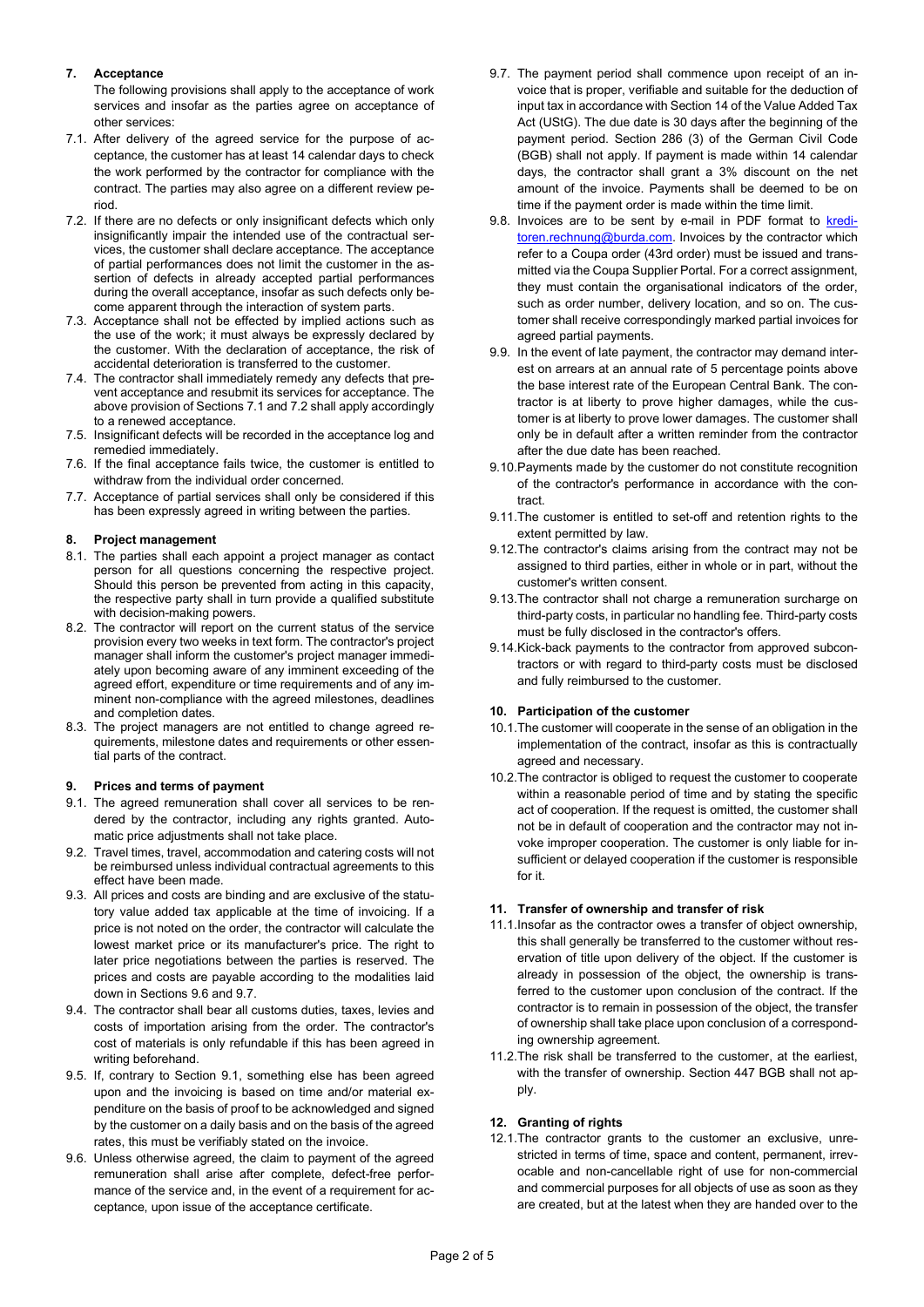customer; this right of use extends to all known and unknown types of use, including

- the right of permanent or temporary reproduction, in whole or in part, by any means and in any form, such as display, loading and/or running, or other permanent and/or transient storage on electronic, electromagnetic or optical storage media, such as any type of hard disk, RAM, DVD, CD-ROM, memory cards, USB sticks etc.;
- the right to exhibit and to publish;
- the right to distribute the reproductions on any data medium and in physical and non-physical form and by any other means, including the right to commercial exploitation, including by rental and/or loan;
- the right to wired and/or wireless public and non-public reproduction, in particular making available to the public in such a way that the work results are accessible to members of the public from places and at times of their choice, including by means of image, sound and other information carriers, in databases, data networks and online services;
- the right to translate, edit or otherwise transform and exploit the versions produced in this way in the same way as the original objects of use themselves.
- 12.2. Insofar as individual elements of the objects of use (e.g. image, sound or video files, archive material) are based on third party material, the contractor undertakes to obtain these elements from generally accessible databases, or alternatively from the holder of the rights, and to grant to the customer the non-exclusive rights of use in this respect to the extent specified in Section 12.1. A solution which is free of charge for the customer is always to be preferred. The acquisition of rights at the expense of the customer requires prior notification and the prior written consent of the customer. Otherwise, the costs are to be borne by the contractor.
- 12.3. The contractor shall inform the customer in each case of any restrictions of the rights of use, GEMA rights and rights of other collecting societies and shall obtain the customer's prior written consent to their use.
- 12.4. The customer is entitled to transfer the above rights in whole or in part to third parties without further consent from the contractor or to split off further simple rights of use from them and to grant them to third parties, to have them used or operated for it by third parties, to use them not only for its own purposes but also for the provision of services to third parties, irrespective of whether this is done for non-commercial or commercial purposes.
- 12.5. The customer accepts the granting of the rights of use upon conclusion of the contract.
- 12.6. The contractor shall ensure that no moral rights of authorship / personal rights of the author are asserted against the customer.
- 12.7. All implementation documents (e.g. descriptions, drawings, documentation) supplied by the contractor in execution of the contract shall become the property of the customer upon their handover.

# 13. Claims for defects

- 13.1. Any defects shall be remedied by the contractor within the warranty period without delay and in accordance with the statutory provisions.
- 13.2. The following shall apply to repair or replacement delivery in the event of a warranty claim:
- 13.2.1. The choice as to whether the defect is to be remedied by repair or replacement shall be at the discretion of the customer. The contractor may refuse the type of supplementary performance chosen by the customer if it is only possible at a disproportionate cost.
- 13.2.2. If, even after two attempts at rectification or replacement delivery, the contractor is still unable to eliminate the deviations from the quality owed, in particular from the agreed quality, or to circumvent them in such a way that the customer is able to use the respective service in accordance

with the contract, the customer may, at its discretion, demand a reduction in the remuneration and, if the contractor is at fault, additionally demand compensation for damages or reimbursement of its futile expenses and declare its withdrawal from the contract. In the event of a partial rescission or termination, the contractor shall only receive remuneration for the contractual services accepted as being free of defects and not covered by the partial rescission or for the contractual services performed after the termination, provided that these are economically useful for the customer. If the quality has not been agreed upon, the contractor shall be responsible for the suitability for the contractually stipulated use. Further rights and claims of the customer remain unaffected.

- 13.2.3. The contractor may not demand separate remuneration for services rendered under repair or replacement delivery. If the contractor asserts a claim for remuneration, it must demonstrate and prove that the service is not included in the statutory obligations for claims for defects.
- 13.2.4. If the contractor is in default of performance, the customer shall be entitled to remedy the defect itself at the contractor's expense after the unsuccessful expiry of a reasonable period of time set by it for subsequent performance. In the event of particular urgency for immediate action due to urgent needs, or if the customer cannot reasonably be expected to accept supplementary performance, a deadline need not be set.
- 13.2.5. The customer shall notify the contractor of obvious and hidden defects within a period of 14 calendar days after their discovery. Section 377 of the German Commercial Code (HGB) is waived in this respect.
- 13.2.6. The customer's agreement to technical documents and/or calculations by the contractor shall not affect the contractor's liability for defects.
- 13.2.7. In the context of temporary provision of software, Section 536b BGB shall not apply.

# 14. Warranty / Limitation period

- 14.1. Claims due to defects shall generally expire after 24 months. If the statutory warranty period is longer, the longer limitation period shall apply instead.
- 14.2. In the case of services requiring acceptance, the limitation period shall commence with the acceptance, and in the case of services requiring handover, with the handover to the customer.
- 14.3. In the case of defects of title, the limitation period shall not commence until the customer becomes aware of the defect.
- 14.4. In all other respects, the statutory periods of limitation and regulations on the commencement of the period of limitation shall apply.

# 15. Liability

- 15.1. The contractor shall be liable exclusively in accordance with the statutory provisions for all damage caused intentionally or negligently by the contractor, its employees, organs, representatives, vicarious agents and/or assistants or other commissioned third parties (subcontractors), insofar as such damage is based either on a guarantee, on an assurance or on a breach of duty by the contractor. However, if the damages are based on a breach of duty, the contractor shall not be liable if it can prove that the breach of duty is not due to its fault. In addition, the customer is entitled to the statutory claims for damages.
- 15.2. Insofar as the contractor has manufactured or delivered an object that is defective within the meaning of the German Product Liability Act, it shall indemnify the customer from all claims by third parties in this respect.
- 15.3. Should damage be caused to third parties during the organisation of events due to errors in the area of responsibility of the contractor, the contractor shall in this respect indemnify the customer from all claims by third parties.
- 15.4. The contractor undertakes to maintain a business and product liability insurance with a coverage of at least €5 million per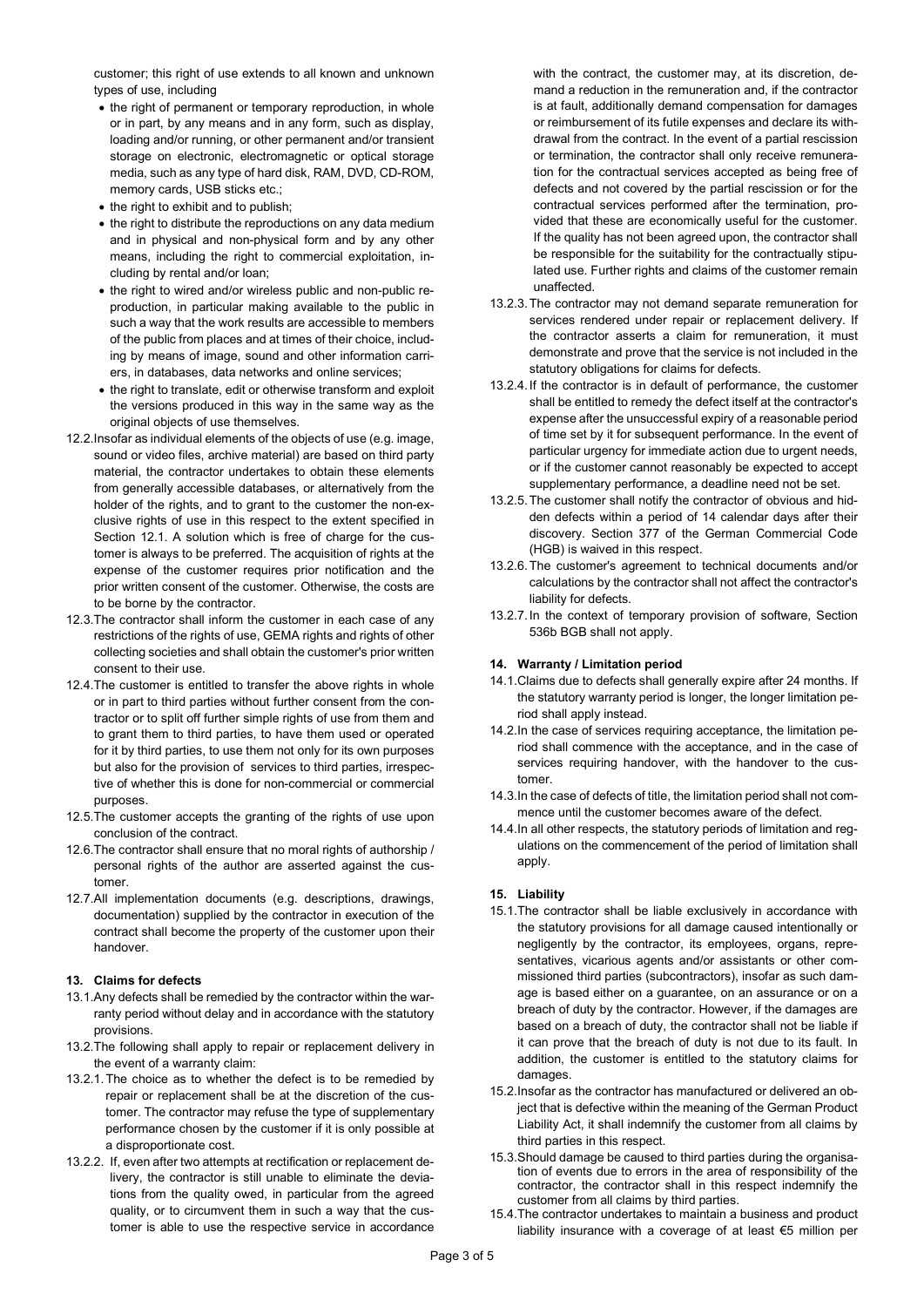personal injury/property damage and to provide the customer with copies of this insurance upon request. A higher minimum insurance sum can also be agreed in individual contracts.

- 15.5. Contractual penalties or lump-sum damage claims against the customer are excluded.
- 15.6. In the case of simple and slight negligence, the customer shall only be liable in the event of a breach of an essential contractual obligation and only to the extent of the foreseeable damage. Essential contractual obligations are those whose fulfilment makes the proper execution of the contract possible in the first place and on whose compliance the contractual partner may regularly rely.
- 15.7. The customer shall not be liable for indirect damages, in particular lost profits.
- 15.8. Insofar as liability of the customer is excluded, the exclusion shall also apply to the liability of the employees, legal representatives and vicarious agents of the customer.
- 15.9. Sections 15.6, 15.7 and 15.8 shall not apply in the case of intent and gross negligence or in the case of damages resulting from injury to life, body or health.

# 16. Third-party rights

- 16.1. The contractor guarantees that all services and objects of use are free of third-party intellectual or industrial property rights and that there are no other third-party rights to them which restrict or exclude their use in accordance with the contract.
- 16.2. If contractual services violate the rights of third parties (including industrial property rights and copyrights), the contractor shall do everything reasonable within the scope of supplementary performance to create contractual conditions by acquiring rights. If the acquisition of rights is not successful, the contractor shall provide the customer with an equivalent contractual service and delivery items that do not infringe the rights of third parties (by-pass solution). The by-pass solution is only equivalent if it does not restrict, or only insignificantly restricts, the agreed usability of the contractual services and delivery items by the customer. The contractor shall bear the costs of the bypass solution, as well as any necessary adaptation of the environment of the contractual services, unless it is not responsible for the infringement of the rights of third parties. If the contractor does not succeed in eliminating impairments caused by the rights of third parties, the customer is entitled to cancel the contract in whole or in part or to demand a reduction of the remuneration. Further rights and claims of the customer remain unaffected.
- 16.3. The contractor shall indemnify the customer without limitation in terms of amount from all claims by third parties and associated costs due to the infringement of the rights of third parties. This does not apply if the customer is exclusively responsible for the violation of the rights of third parties.
- 16.4. In the event that claims are asserted against the customer due to the infringement of third-party rights by the contractual services, the contractor shall be obliged to independently conduct the legal defence for the customer at its own expense. The customer shall support the contractor in defending itself against asserted third-party claims, if necessary, to a reasonable extent at the contractor's expense. The customer is entitled to carry out the legal defence itself, but will coordinate with the contractor in this respect. In this case, the contractor is still obliged to bear the necessary costs.

# 17. Secrecy / Protection of secrets

17.1. The parties undertake to treat as confidential all confidential information belonging to the other contracting party obtained in the course of performance of the contract and to use it only for the purpose of the contract. This includes, in particular, technical as well as non-technical information, data, ideas, inventions, trade secrets and/or expertise, as well as other information that is designated as confidential or is recognisable as such.

- 17.2. The parties undertake not to use confidential information received and, in particular, not to apply for intellectual property rights. No ownership, usage and utilisation rights to confidential information, the associated expertise or any property rights registered or granted thereon shall be granted. The provision of the confidential information does not constitute a right of prior use for the receiving party.
- 17.3. The internal disclosure of confidential information is only permitted to the extent that it is necessary for the purpose of the contract (need-to-know) and it is ensured that only those employees receive the confidential information who have or have had obligations comparable to those contained in these GTCP imposed on them within the scope of legal possibilities.
- 17.4. The parties undertake not to make any confidential information available to third parties and to protect it by appropriate secrecy protection measures. The reproduction of such confidential information, insofar as it does not exclusively serve the fulfilment of the contract, is not permitted. All confidential information received and copies made thereof must be returned to the respective party immediately upon request or destroyed / deleted. This obligation does not apply to routinely made backup copies of electronic data traffic, nor to confidential information and copies thereof which the receiving party is required to keep under applicable law. However, such copies and retained confidential information shall otherwise continue to be subject to the provisions of these GTCP.
- 17.5. The parties undertake, in particular, not to reverse engineer confidential information received without the express written consent of the other party and not to examine it for composition and/or manufacture (prohibition of reverse engineering).
- 17.6. The above-mentioned obligations shall not apply to confidential information (i) which was already in the public domain at the time of disclosure or which enters the public domain thereafter without any failure to comply with the foregoing provisions being a contributory cause thereof, (ii) which was already in the possession of the receiving party prior to disclosure, (iii) which is subsequently disclosed to the receiving party by a third party without an obligation to maintain confidentiality, unless the disclosure by such a third party violates an obligation to maintain confidentiality to the knowledge of the receiving party, or (iv) which was independently developed by an employee of the receiving party without knowledge of the disclosed confidential information. If, and to the extent that, the receiving party is required by court or governmental order to disclose confidential information, the receiving party shall be entitled to disclose such confidential information to the extent required by such an order, provided that it promptly notifies the disclosing party to the extent permitted by law so that the latter may exercise its rights.
- 17.7. The above obligations shall apply indefinitely, in particular also after termination of the cooperation.

# 18. Termination of contract

- 18.1. The provisions of these GTCP, in particular with regard to the rights of third parties (Section 16), secrecy (Section 17) and data protection (Section 19), shall continue to apply even after termination of the contractual relationship.
- 18.2. In the event of termination of the contract, irrespective of the legal grounds, the contractor shall hand over, free of charge, the data, records, documents and other information belonging to the customer or created individually for the customer, as well as the services provided by the customer or services created individually by the contractor for the customer, or, at the customer's discretion, make them available either at an interface to be defined by the contractual parties or on data carriers and disclose the data structures. Statutory storage obligations remain unaffected by this. The contractor is not entitled to assert rights of retention on such data, documents and information.
- 18.3. Irrespective of the reason for the termination of the contract, the parties shall cooperate for the purpose of a proper termination or handover of the contract. The customer may demand